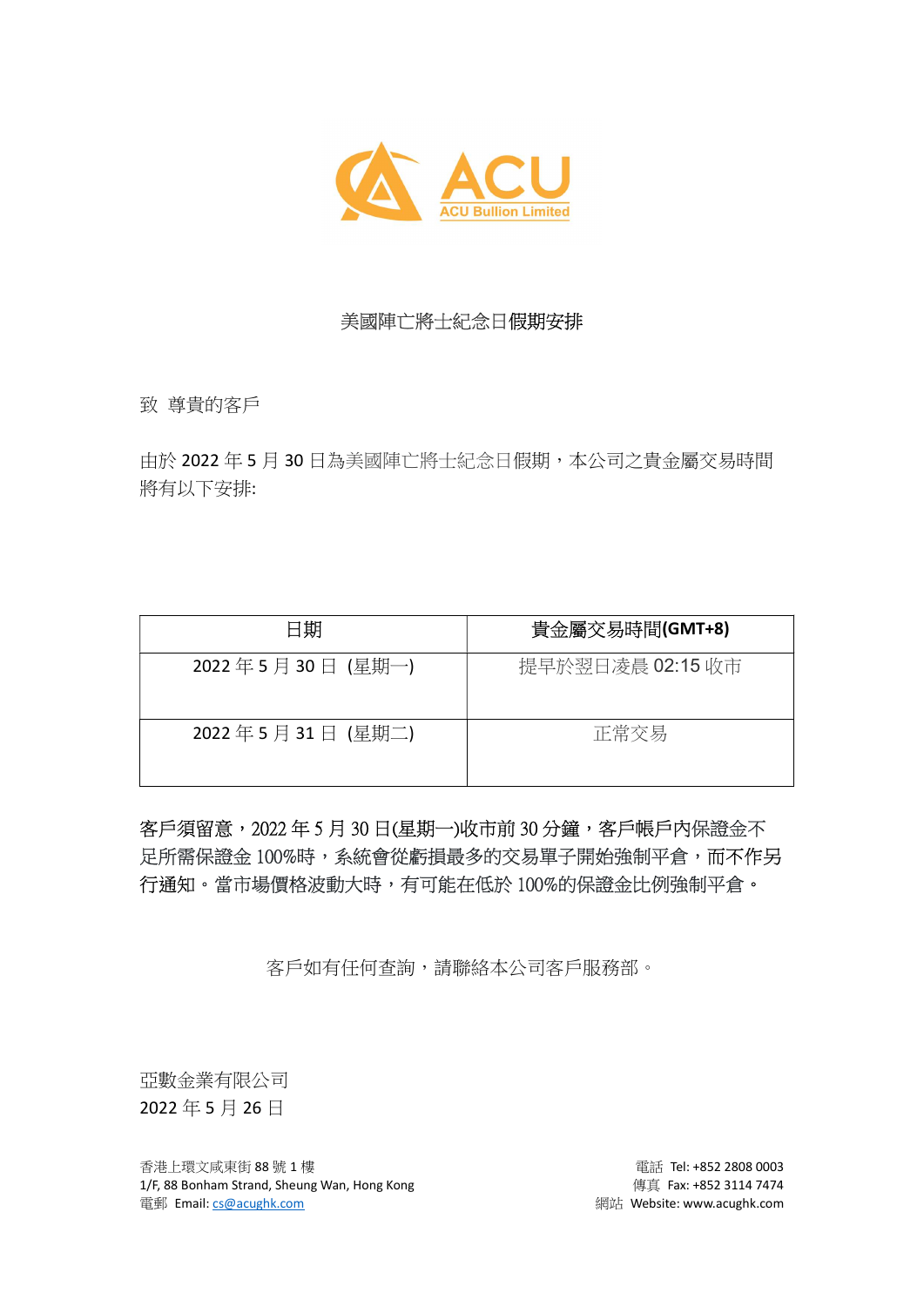

## Arrangement on US Memorial Day

Dear Customers

Since May 30, 2022, is US Memorial Day Holiday, our company's precious metals trading hours will have the following arrangements:

| Date                   | <b>Precious Metals Trading Hours (GMT+8)</b>  |
|------------------------|-----------------------------------------------|
| May 30, 2022 (Monday)  | The market closes at 02:15 of the next<br>dav |
| May 31, 2022 (Tuesday) | Normal                                        |

Clients should note that 30 minutes before the market close on May 30, 2022 (Monday), if the margin in the client's account is less than 100% of the required margin, the system will force liquidation from the trading order with the most losses without prior notice. When the market price fluctuates greatly, it may be forced to close the position at a margin ratio of less than 100%.

If customers have any enquiries, please contact our company's customer service department.

ACU Bullion Limited May 26, 2022

香港上環文咸東街 88 號 1 樓 電話 Tel: +852 2808 0003 1/F, 88 Bonham Strand, Sheung Wan, Hong Kong extending the state of the quality quality of the state of 114 7474 電郵 Email: <u>cs@acughk.com</u> 網站 Website: www.acughk.com